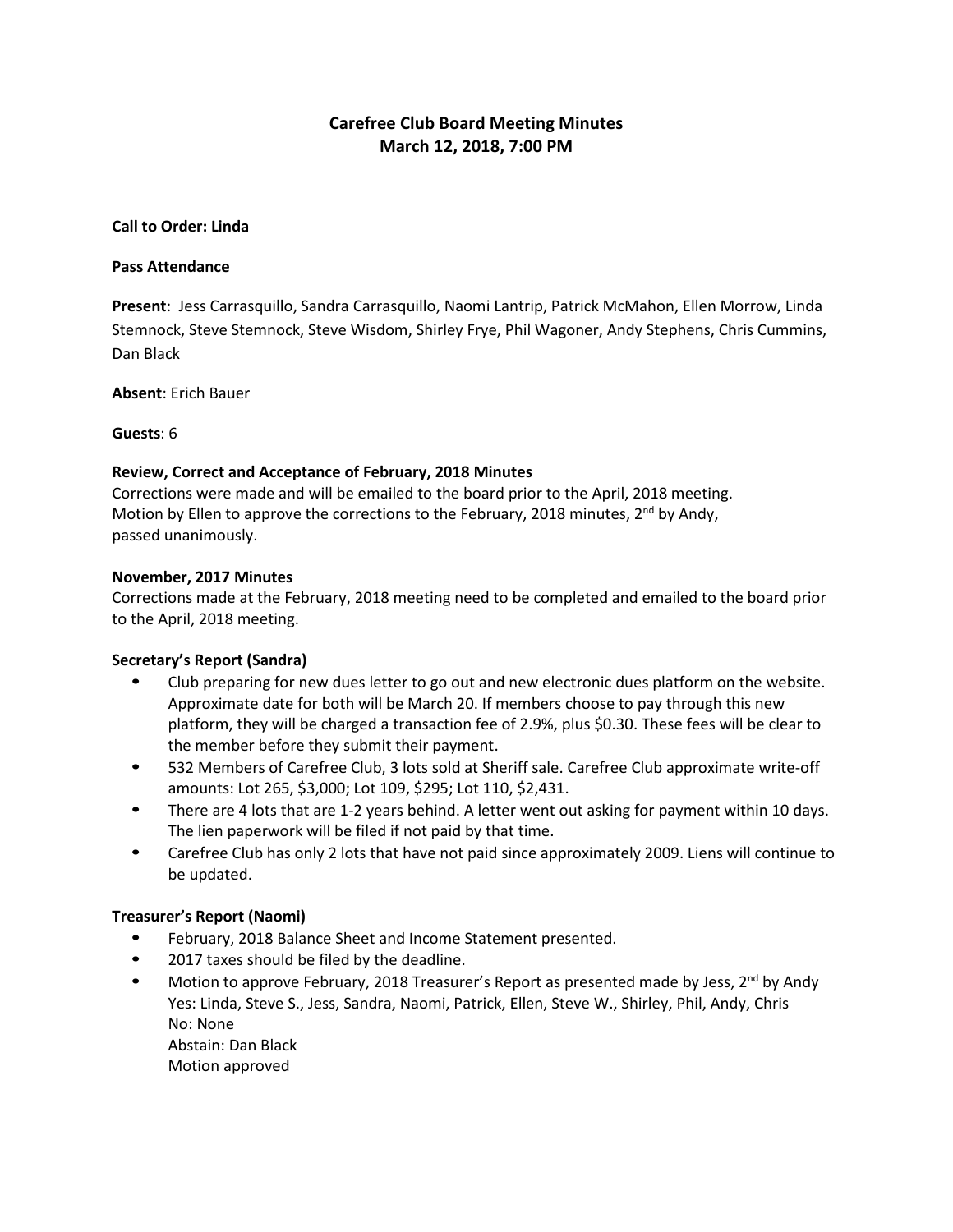## **Committee Reports**

# **Pool (Linda)**

- Wrapping up new lifeguard interviews and waiting to hear whether some previous guards intend to return
- Preparing plan for getting the pool up and running

## **Grounds (Jess)**

- Spruced up the grounds Sunday the 11th, picked up leaves and dead tree branches, placed 2-3 blue pots for spring flowers by the pool entrance
- Will check with contractor within the next 2 weeks to schedule west basketball court project.
- The Carefree South sign committee met last week and are exploring options for the sign project

## **Newsletter (Ellen)**

- Ellen checked with Ellen Bryk and will get a box of newsletter materials from her.
- $\bullet$  Ellen plans on sending the 2<sup>nd</sup> quarter newsletter out by April 15 and requests all information and articles by April 1. Dues information and pool related items will be included.

## **Activities (Linda)**

• Easter egg hunt will be Saturday, March 31 1PM, rain or shine. Volunteers are lined up to stuff eggs.

### **Web (Linda)**

• Per Erich online dues payment is ready to go.

# **Clubhouse (Steve W.)**

- Good month for rentals, income was \$1,952.
- March and April clubhouse rentals booking up fast.
- Expenses \$209.57, majority (\$180) for snow removal. Remainder for light bulbs, keychains and bathroom cleaner.

### **Swim Team (none)**

### **Old Business (none)**

### **New Business**

### **2018 Capital Improvements (Linda)**

- As of February there is around \$69,000 in reserves, which does not include approximately \$32,000 surplus from 2017 that Naomi will transfer over once the 2018 dues come in. An additional \$30,000 is expected to be added from the \$60 per lot dues increase, along with surplus funds at the end of the year. \$15,000 already allocated for the west basketball court project.
- Clubhouse, pool and grounds committees met to discuss 2018 capital improvement projects with bids reviewed and contractors chosen. The reserve committee then met to discuss each of the improvements, and approved them for proposal, discussion and vote by the board. Our projected total annual maintenance assessment is \$153,990 (522 up-to-date member lots **X** \$295)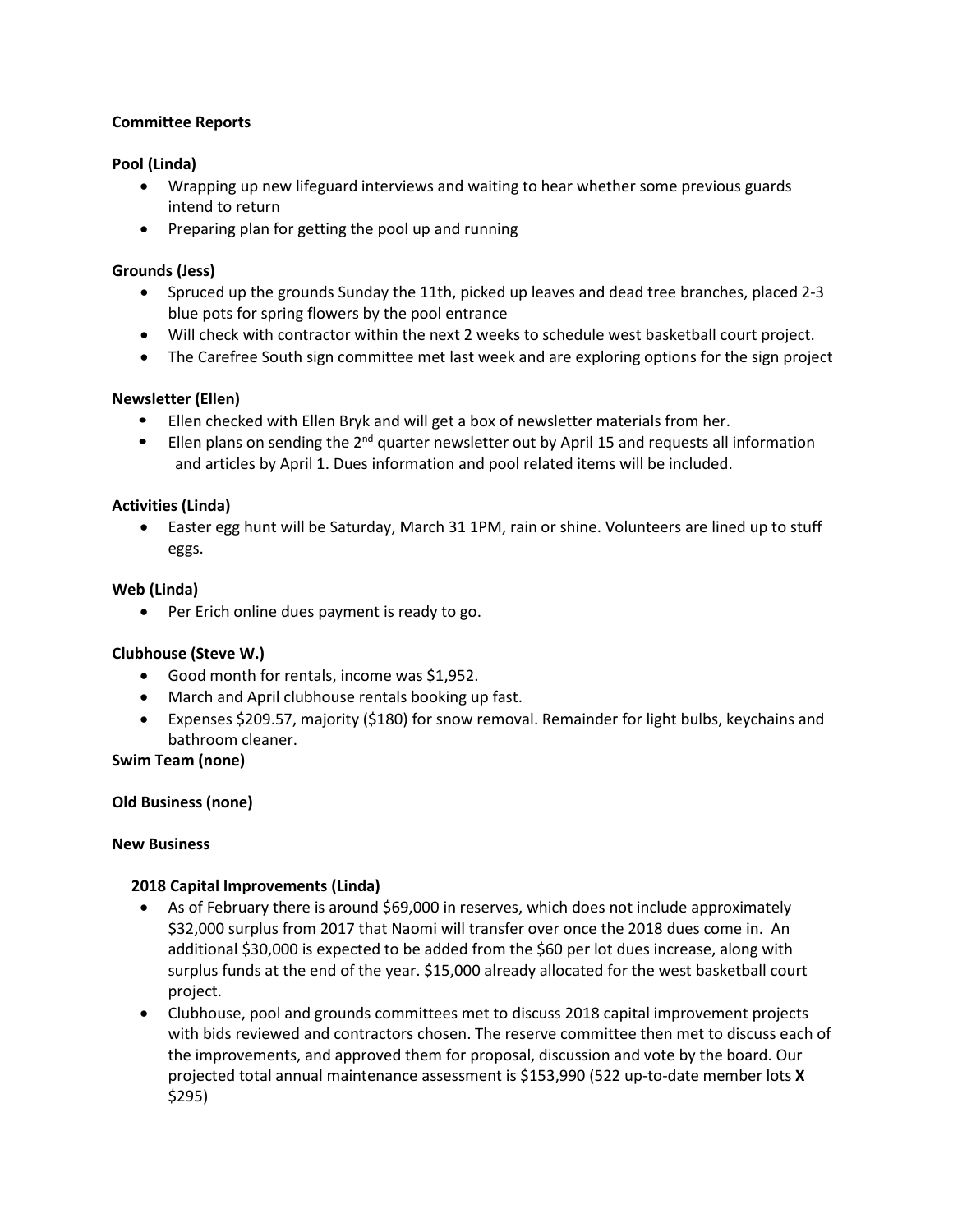- 1. **\$4,752** for installation of gutters on the clubhouse and annex building, completed by the end of April. Bids were submitted from Moore Construction, Rees Renovation and Gutter Magic. Rees had the best proposal for the work at \$4,320. Include a 10% contingency for a total of \$4,752. The other bids were \$7,015 and \$8,250. Motion to accept bid from Rees Construction for \$4,752 by Linda, 2<sup>nd</sup> by Patrick, passed unanimously.
- 2. **\$14,982** for renovation of pool restrooms, completed by May 19. Base bid was for removing and replacing 3 toilets, removing partitions in women's room, demolish and rebuild showers, replace pebble-board wall covering with tile. Option for additional renovation: install partitions in women's room, paint floor, install wainscoting on bottom half of locker room walls and paint above, and removing unused door between restrooms and replace with drywall and wainscoting. Bids were submitted from Brian Robertson (dba Fervent Servant), Patrick McMahon (dba Backyard Neighbors), and Moore Construction. Brian Robertson had the best proposal for the work at \$13,620 (includes base bid and optional renovation work). Include a 10% contingency for a total of \$14,982. Other bids were \$16,176.07 (base bid only) and \$16,875 (base bid only; \$27,875 for base bid and optional renovation work). Motion to accept bid from Brian Robertson (dba Fervent Servant) for \$14,982 by Linda, 2<sup>nd</sup> by Andy, passed unanimously.
- 3. **\$9,500 maximum** for diving board and possible base repair/component replacement/shipping. If contractor determines that diving board is satisfactory, this will not be done. Motion by Linda requesting a maximum of \$9,500 (if needed) for diving board replacement, repair, and other costs, 2<sup>nd</sup> by Patrick, passed unanimously.
- 4. Jess requests **\$13,000** for tennis court repair, recoating and restriping. There are no current bids provided, so no vote at this time. Jess will need to provide 3 bids at the April meeting with discussion and vote to follow.

Jess requested \$2,000 for three items: **1.** trim 2 large trees **2**. plant some small trees in front of the County Line Road bridge to block the view of graffiti **3.** Box in and build up with mulch the landing area of one of the slides at the playground to make it safer for kids using the slide. It was determined that these are maintenance items, not capital expenditures. Jess indicated that he didn't have enough money in his grounds budget, so there was a suggestion to transfer funds from the general fund savings account into the grounds budget. After some discussion, motion made by Linda to transfer \$2,000 from the general fund into grounds budget for tree trimming, planting of trees and placing mulch around playground equipment, 2nd by Patrick.

Yes: Linda, Jess, Sandra, Steve W., Patrick, Andy, Ellen, Naomi, Chris, Phil, Steve S., and Shirley No: Dan Black

Motion Passes

# **Operations/Procedures Manuals (Patrick)**

- These manuals are to provide information regarding duties and procedures for each committee and area of operation performed at Carefree Club. These manuals should provide a smoother transition upon turnover of board members and committee chairs due to elections, resignations, etc. and also to volunteers as they become involved with the club.
- Each committee chair is requested to submit a written description of their duties. First drafts requested by the May, 2018 meeting.